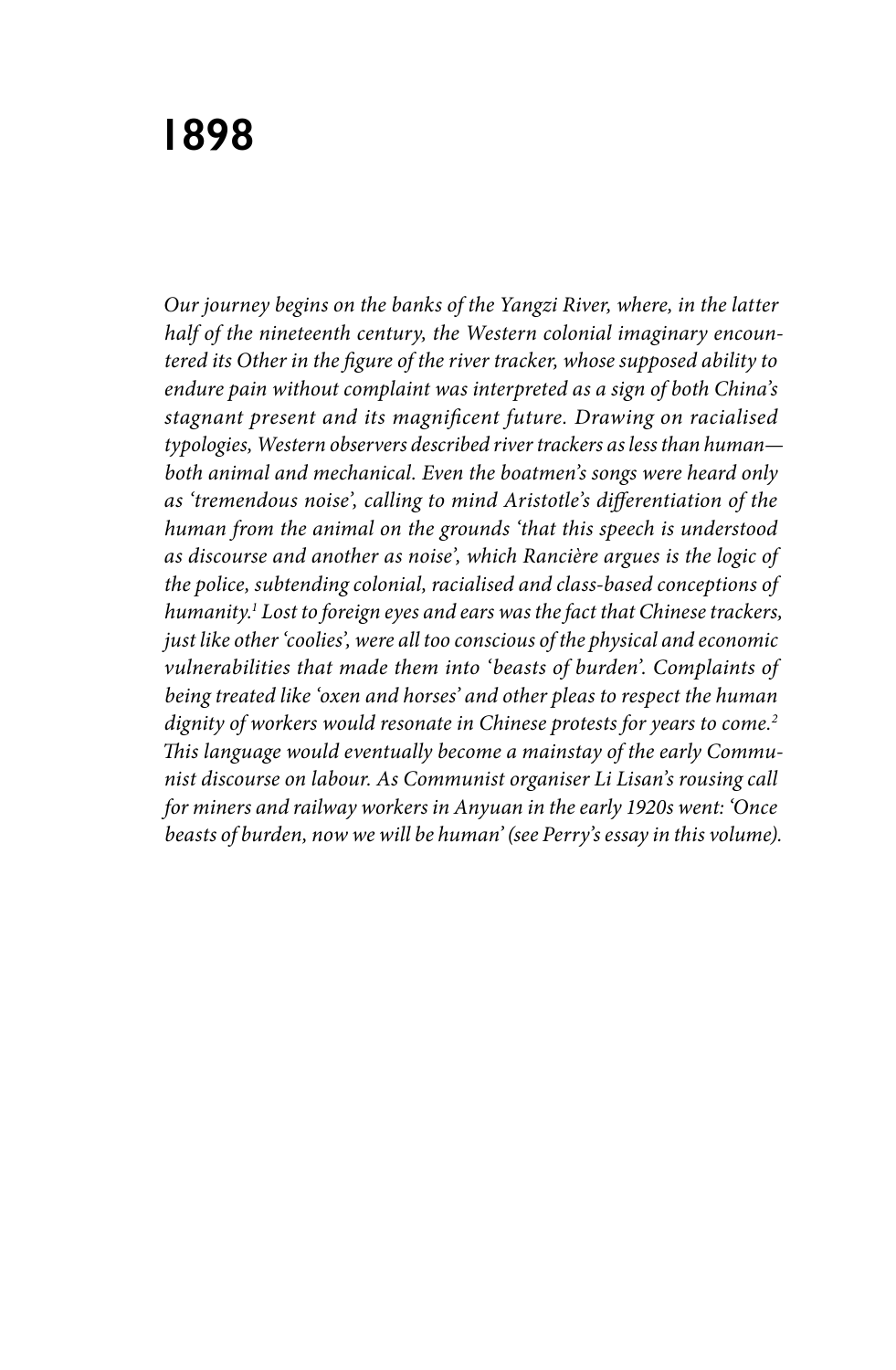## **'A Cheaper Machine for the Work'**

Corey BYRNES<sup>3</sup>

All work such as tracking boats against the swift current of the Chinese rivers … is done by overtaxed hand labour, and thus the mass of the people are little better than the beasts of burden, docile to a degree, but with few more wants than the animals, with the additional quality of being a cheaper machine for the work.

— Archibald Little (1910)4

The morning of 9 March 1898, Archibald Little's fifty-foot long,<br>
(
#1)<sup>II</sup>], 'made a triumphal entry' into the port of Chongqing,<br>
the first steambin to travesce the treesherous Yongqi Biyer gerges that teak-hulled, twin-screwed, Shanghai-built steamship, *Leechuen* the first steamship to traverse the treacherous Yangzi River gorges that separated the watery plains of Hubei from the riches of Sichuan—the 'Land of Heaven's Storehouse' (天府之国).5 In 'demonstrating the possibility of navigating the Upper-Yang-tse, and drawing attention to its necessity', Little and his *Leechuen* (meaning roughly, 'Benefit Sichuan') helped loosen the ties binding travel and trade to the wide seasonal fluctuations and the forms of labour and technology that had defined life on the river for millennia.<sup>6</sup> For Little, a Shanghai-based British merchant who had actively lobbied to make an experimental steamer journey up the Yangzi as early as the 1880s, regular steam navigation promised not only riches for businessmen such as himself, but also the liberation of 'the present army of wretched trackers [who] will gradually be set free for more remunerative work'.7

To the Western writers who first began to reinscribe the Yangzi's Three Gorges as empirically and scientifically knowable landscapes starting in the 1860s, the men who pulled boats up the river's treacherous rapids were figures of fascination.<sup>8</sup> The work of tracking was harrowing, and trackers appeared to foreign eyes as simultaneously subhuman and superhuman. While Chinese sailors had mastered methods of ascending portions of the Yangzi River by sail, boats had to be pulled through many parts of the gorges, where massive rapids, whirlpools, hidden reefs and boul-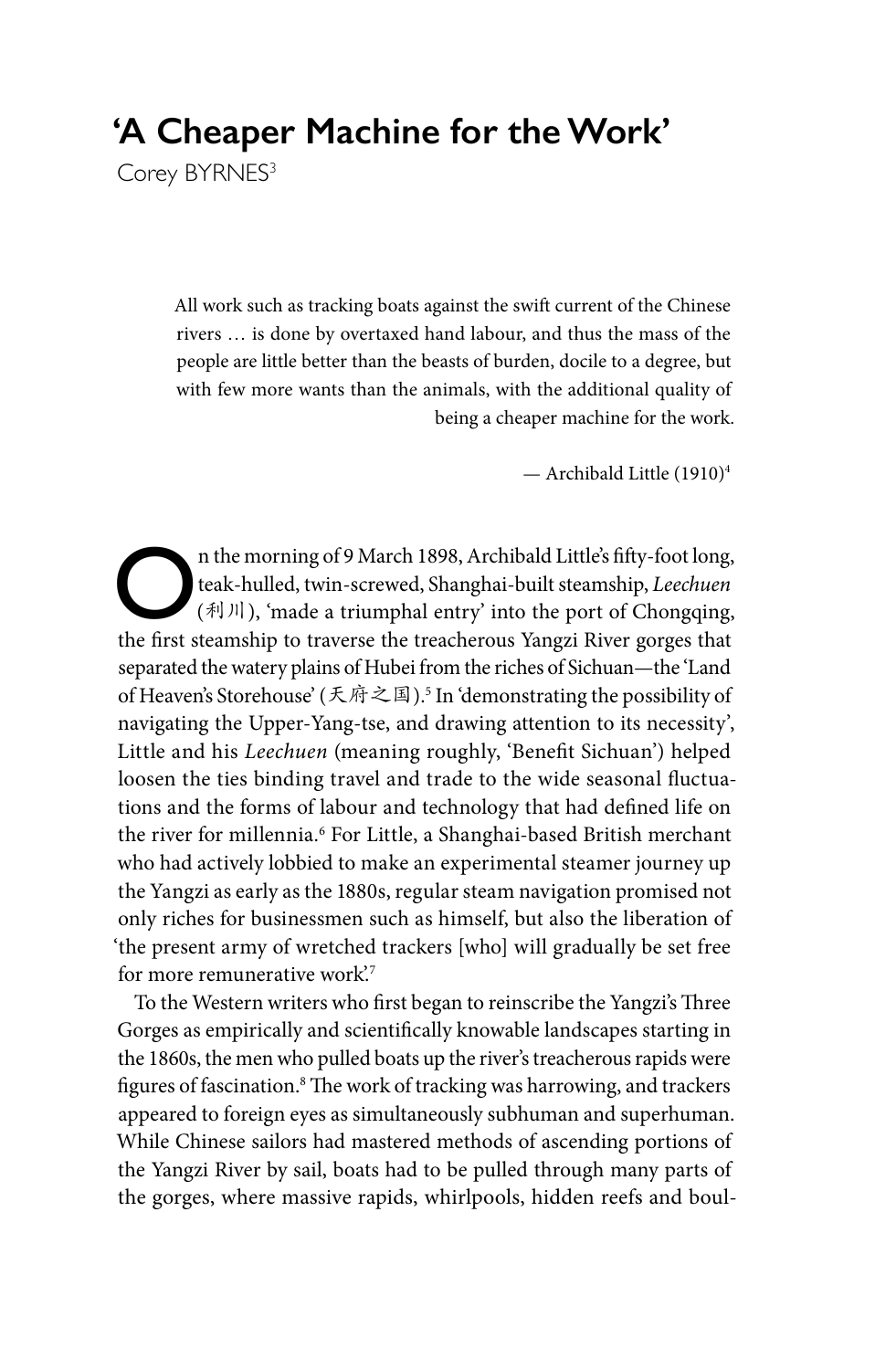## 28 PROLETARIAN CHINA

ders created formidable obstacles. Individual boats generally had their own crews of trackers, though they frequently supplemented these with seasonal labourers, including large numbers of men and women who established temporary villages during the winter season at especially difficult spots, such as the Xintan Rapids.9 Cargo was often transshipped there and at other rapids, though large boats still sometimes required upwards of 300 trackers (or 'rapid coolies', as one traveller called them) to pull them across serious obstacles.<sup>10</sup> At best, trackers inched their way along the towpaths constructed alongside sections of the river, some of them little more than narrow, low indentations hacked into the sides of sheer cliffs. More often, they clambered over enormous boulders and precipitous, rocky shores, wading through frigid waters (the upriver journey was easiest during winter, when the water level was at its lowest) or diving into the river to free the thick bamboo hawsers that yoked them to their boat. Men who fell while tracking were often dragged along until they could extricate themselves. To fall overboard in midstream meant almost certain death. Trackers worked naked or wearing only a thin jacket, with no protection from the elements or the dangers of their work; the harshness of their labours was etched on to their bodies.

## 'Immemorial Methods'

By the end of the nineteenth century, the tracker, with his naked body and 'immemorial methods', had long been a potent symbol of both the supposed Chinese ability to endure pain and the 'lack of imagination' that had locked the nation in its eternal past.<sup>11</sup> The failure to rationalise the work of tracking by introducing mechanical devices rendered it a tragicomic ritual of endless, crazed repetition. For Lawrence John Lumley Dundas, second Marquis of Zetland, tracking was little more than a farcical allegory of geopolitics:

The thought that not unnaturally occurred to me was, what a marvellous thing it is that in the whole course of the two or three odd millenniums during which the Chinese have been struggling with the navigation of the Yang-tse, they have failed to evolve so simple a mechanical contrivance as a windlass! With the most primitive hand-winch a couple of men could have effected all and more than the dozen delirious maniacs in a quarter of the time, and at an expenditure of an infinitesimal fraction of the human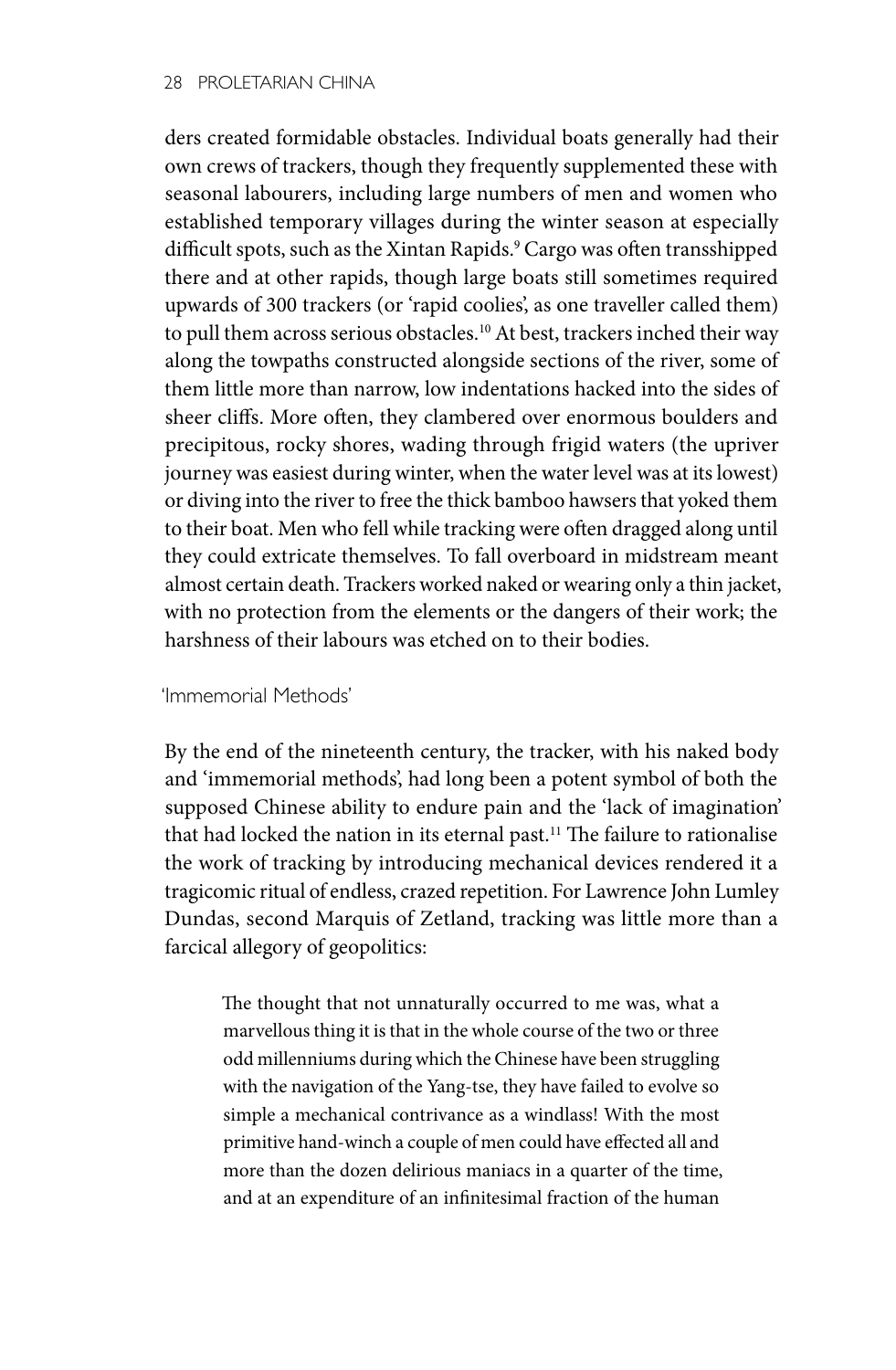force. It would be difficult to find a more striking example of that complete lack of imagination which has doomed China to a perpetual back seat among the competing Powers in the present advanced stage of the progress of humanity.12

Without the spark of imagination necessary to transcend the physiological limits of the human body or the willingness to adopt innovations from abroad, China was doomed to a struggle of repetition without progress. Dundas's equating of progress with labour-saving devices and stagnation with the 'delirious' movements of Chinese bodies shows how the interaction of labour, technology and race in the navigation of the gorges was filtered through the lens of popular conceptions of national difference. The idea of hard labour with minimal gain that figures in many Western descriptions of trackers evokes not only the 'not unnatural' idea of Chinese history as stagnant, but also a more complex conception of labour in a specifically 'Chinese' mode.

In the late nineteenth century, the figure of the 'coolie' was seen to possess a 'biological' capacity to work hard and long on a meagre diet of rice (and opium) while enduring 'low levels of constant pain'.13 This trait made him a 'machine' far better suited (economically and physiologically) to the depredations of industrialised work or hard labour than the meat-eating white man, whom he threatened to supplant.<sup>14</sup> Beneath the surface of this 'yellow peril' rhetoric lurked even greater perceived threats—that familiar forms of labour would be (or had already been) supplanted by transnational and industrialised modes of production and that the appearance of such modes and the men who brought them into being destabilised what Eric Hayot describes as 'the measure of "humanity" itself?<sup>15</sup>

For the 'measure of "humanity"' to have been thrown into doubt at the end of the nineteenth century must have seemed especially dire. Just as the world was measured, mapped and scientifically reinscribed during this period, so, too, was the human body subjected to an unprecedented degree of measurement and classification. With the articulation in the middle of the nineteenth century of the first law of thermodynamics (which holds that the energy of a closed system remains constant), French and German scientists came to see 'nature as a vast machine capable of producing mechanical work or ... "labor power".<sup>16</sup> The physiologists who followed in their footsteps treated the body as a 'human motor' that worked according to the same principles found in nature. If the energy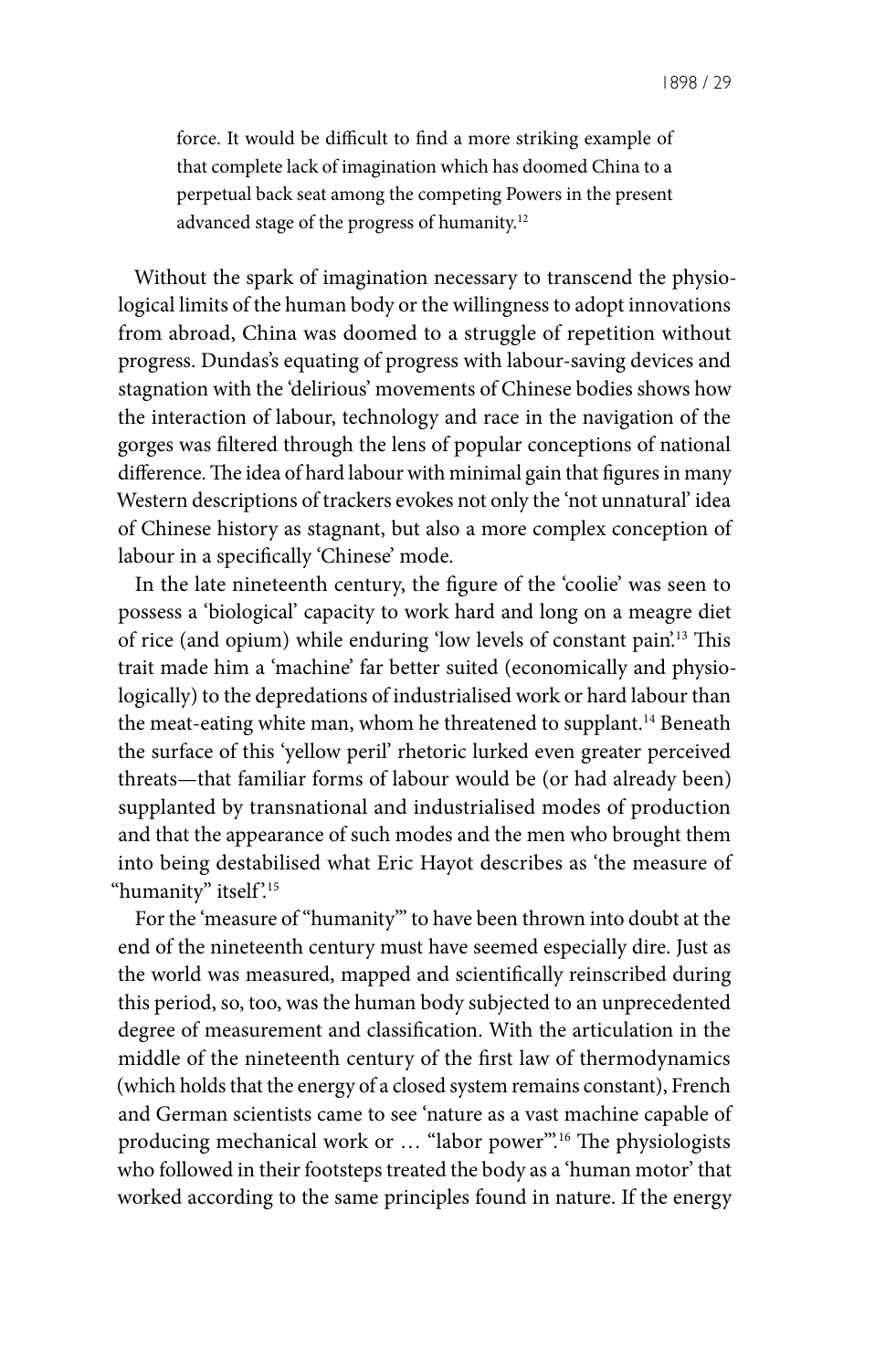contained within nature was inexhaustibly productive, the same might hold for the human body, assuming it could be managed properly. Freed from earlier religious and moral frameworks, the human body entered a realm of scientific measurement, rationalisation and systematisation that promised to unlock its natural capacity for work and, with it, the door to social progress (that is, increased production).<sup>17</sup>

As a paragon of Chinese endurance—and 'a cheaper machine' than even a beast of burden, as Little describes him in the epigraph to this chapter—the tracker would seem to pose two related problems for European productivist theories. First, his 'labour power' is disconnected from the models of socioeconomic development in which the idea was first developed. The foreign visitor was confronted by a system in which the transfer of natural forces through the human failed to fuel the progress of society. The human machine and the natural machine found along the Yangzi was in many ways superior to those in the West, but their social manifestation was profoundly out of order. As a result, energy was wasted in the maintenance of an ancient way of life, absorbed by the vacuum of Chinese history. Second, while his capacity to perform backbreaking work on a meagre diet seemed to fulfil the dream of labour without fatigue, he achieved this ideal without scientific rationalisation, through a specifically racial, and thus threatening, capacity. It is his Chineseness that allowed him to work in a manner that was not just unlike the work of Euro-Americans, but subhuman, animal and thus potentially superhuman.

'Absence of Nerves'

The idea that one could clearly define racial and national qualities was developed over the course of the nineteenth century through both mainstream scientific thought and the closely related pseudo-sciences of phrenology, physiognomy, eugenics and social Darwinism. As part of far-reaching expansionist ideologies, the bodies of non-Europeans were subjected to methods of physiological and ethnographic measurement that naturalised racial difference, usually defining the other as deficient, degraded or primitive.<sup>18</sup> Popular racial theories were even used to distinguish between different 'types' of Chinese. Archibald Little refers to his boat's lead sailor and his brother—among the 'first specimens of the "Four Streams" (Szechuan meaning Four Streams) province [he] had yet met'—as 'tall, fair-skinned [and] dolicocephalic', which was a term used in craniometry, phrenology and eugenics to describe a long, thin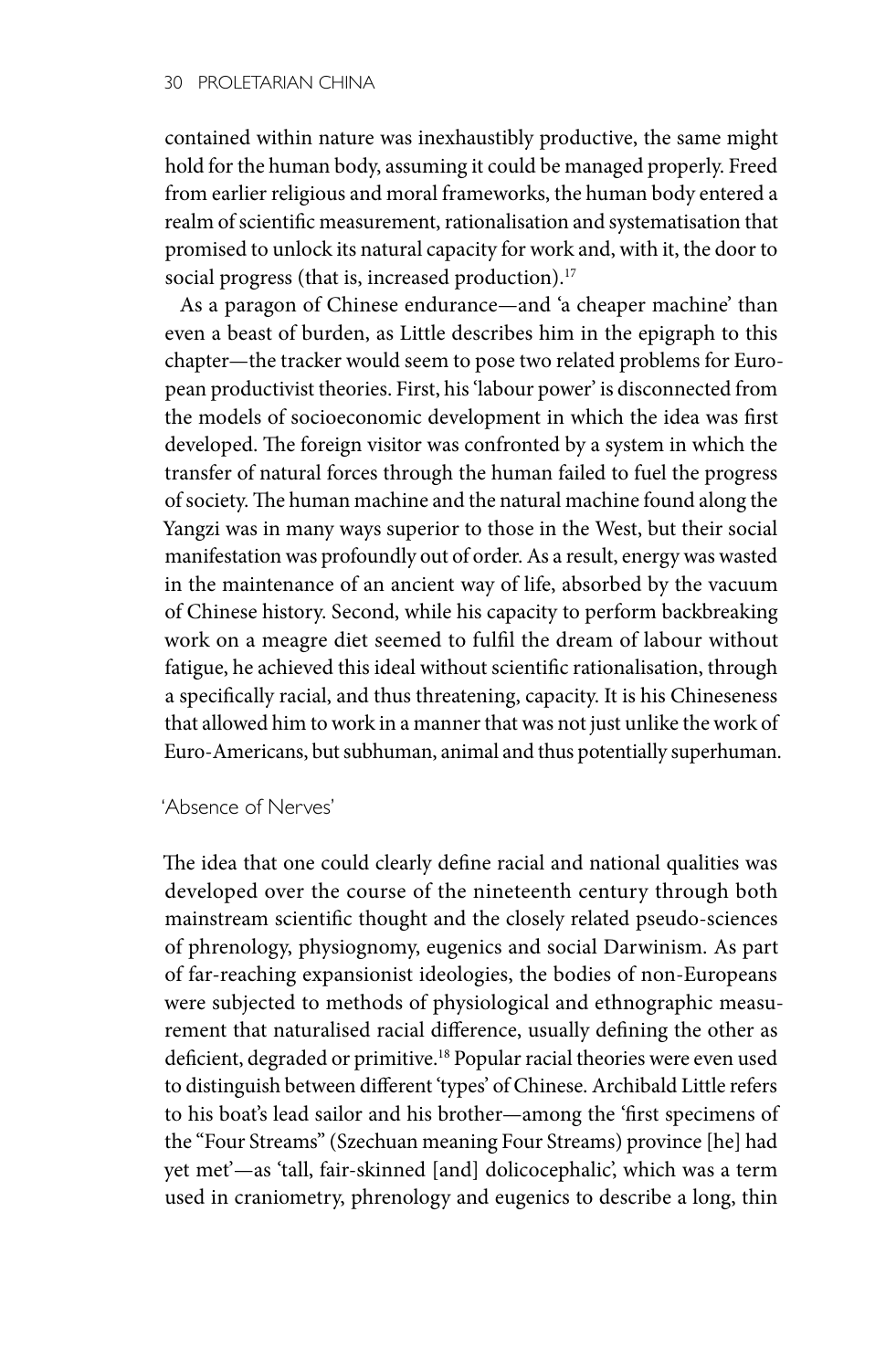head type associated with northern Europeans.<sup>19</sup> In European accounts of China, this sort of racial typology was based mostly on anecdotal information (from travellers and missionaries, exported images and journalistic and scholarly works) rather than direct 'scientific' measurement. By the turn of the twentieth century, it had developed into part of an extensive discourse of racialised bodies and national 'types' distinct from universalist scientific theories of human productivity.<sup>20</sup> The ideal body might still be a 'human motor', but there were as many makes and models of motor as there were nations and races.

The most influential account of Chinese difference was Arthur Smith's *Chinese Characteristics*, published in 1890 and reprinted numerous times since, which presents a taxonomy of Chinese national character in twenty-seven chapters. Smith's style—what Lydia Liu calls his 'grammar of truth'—relies on a 'discursive power that reduces the object of its description to a less than human animal through rhetorical and figurative uses of language<sup>21</sup> In his chapter on the 'Absence of Nerves', Smith begins with a description of nervous agitation as an inescapable effect of 'modern civilisation'—a condition that 'include[s] all our readers'.22 It is against the ubiquity of nervous afflictions in 'modern' nations that the Chinese 'absence of nerves' signifies. As he points out, however, this difference is unlikely to be physiological:

It is not very common to dissect dead Chinese, though it has doubtless been done, but we do not hear of any reason for supposing that the nervous anatomy of the 'dark-haired race' differs in any essential respect from that of the Caucasian. But though the nerves of a Chinese as compared with those of the Occidental may be, as the geometricians say, 'similar and similarly situated', nothing is plainer than that they are nerves of a very different sort from those with which we are familiar.<sup>23</sup>

Through an imaginary, but still gruesome, dissection of 'dead Chinese', Smith repeats the dialectic that structures his entire work: though part of a single humanity, defined here by the geometrical arts of modern medical science, the Chinese remain unmistakably different. Having failed to find this difference under the skin, Smith locates it in a catalogue of Chinese characteristics: the ability to 'remain in one position' for a long time, to go without exercise, to 'sleep anywhere', to breathe without ventilation, to bear overcrowding and to endure 'physical pain'. In each case,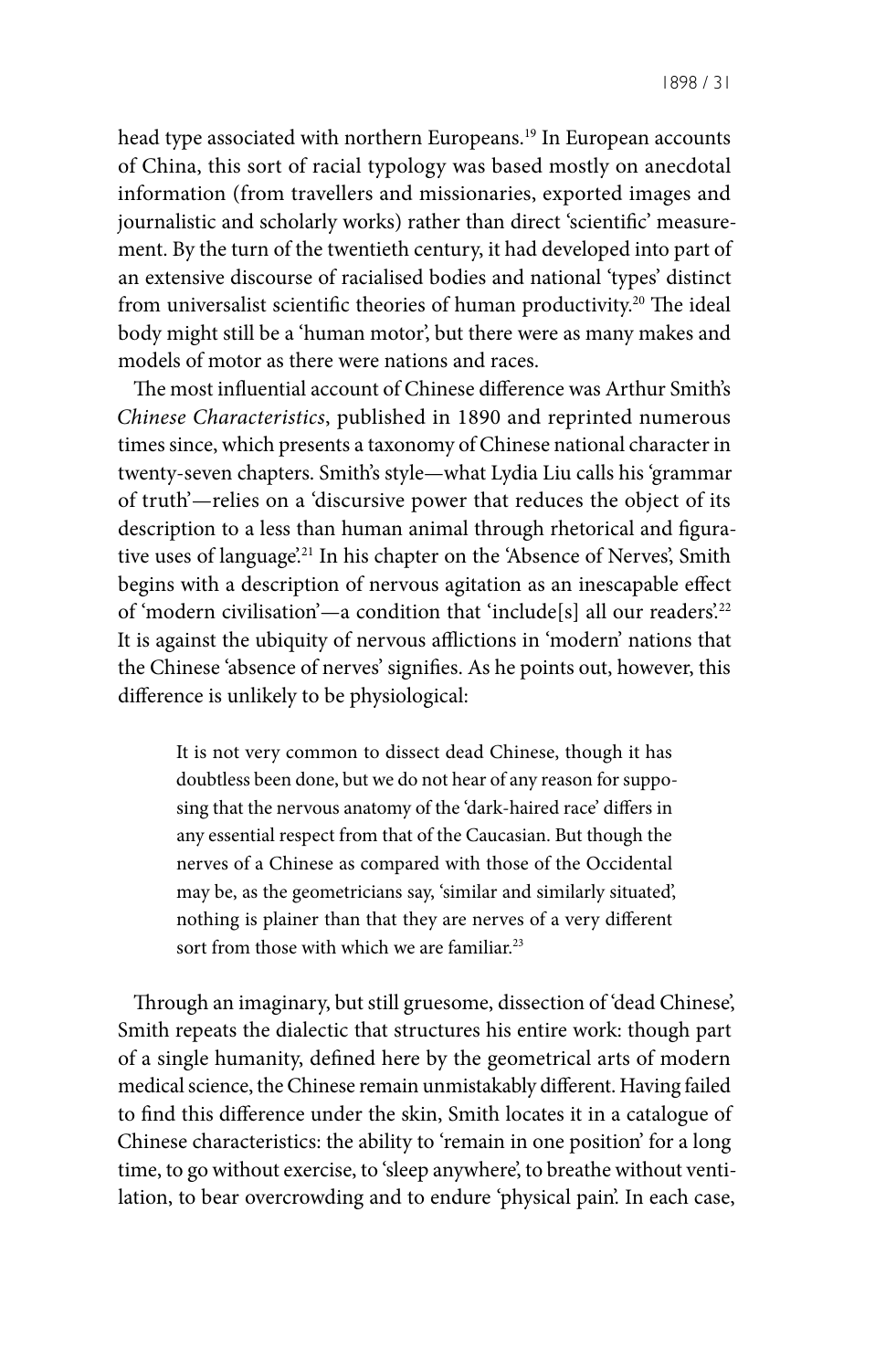'freedom from the tyranny of nerves' is empirical evidence of a Chineseness that leaves neither outward nor inward trace, as well as a reminder that the Chinese may one day pose a threat to 'the Caucasian'.<sup>24</sup> Throughout, Smith's catalogue of difference poses the Chinese as not just other, but also threatening, especially in an imagined future in which China has modernised: 'We have come to believe, at least in general, in the survival of the most fit. Which is best adapted to survive in the struggles of the twentieth century, the "nervous" European, or the tireless, all-pervading, and phlegmatic Chinese?'25

Smith makes only one reference to 'boat-trackers', in a chapter titled 'Content and Cheerfulness', on the 'chronic state of good spirits … [called] "cheerfulness"' and the form of 'conservatism' that makes the Chinese perfectly content with 'the system under which they live'.<sup>26</sup> He describes trackers as 'some of those whose labour is most exhausting … [and yet] not only are [they] not heard to murmur at the unequal distribution of this world's goods, but when they have opportunities of resting do so in excellent spirits'.<sup>27</sup> As the most extreme, and thus most typical, of labourers, they prove the general rule of Chinese industry and endurance that Smith and others are at pains to establish, and of which cheer and contentment are merely subsidiary characteristics. But even this easy accommodation to harsh conditions poses a potential threat, as he reminds his readers: 'We repeat that if the teaching of history as to what happens to the "fittest" is to be trusted, there is a magnificent future for the Chinese race.'28 The tracker is thus poised to enter the future with pain as pleasure and biology as destiny.

'Same as Oxen and Horses'

In reality, trackers and other boatmen were all too conscious of their physical and economic vulnerabilities. What appeared to the Western writer as contentment and cheer belied a tragic sense of self. Linguistically inaccessible to most Western travellers, this sense of self was expressed orally through the boatmen's work songs, or *haozi* 号子. As numerous travellers noted, these songs and chants were an integral part of the Yangzi soundscape, though usually they registered as little more than 'tremendous noise', loud enough to drown 'the roar of the rapid' or damage one's hearing.29 The most common *haozi* consisted of a call-and-response structure that provided a clear and flexible system for pacing the work of tracking, while others constituted 'mind maps' of the region or expressed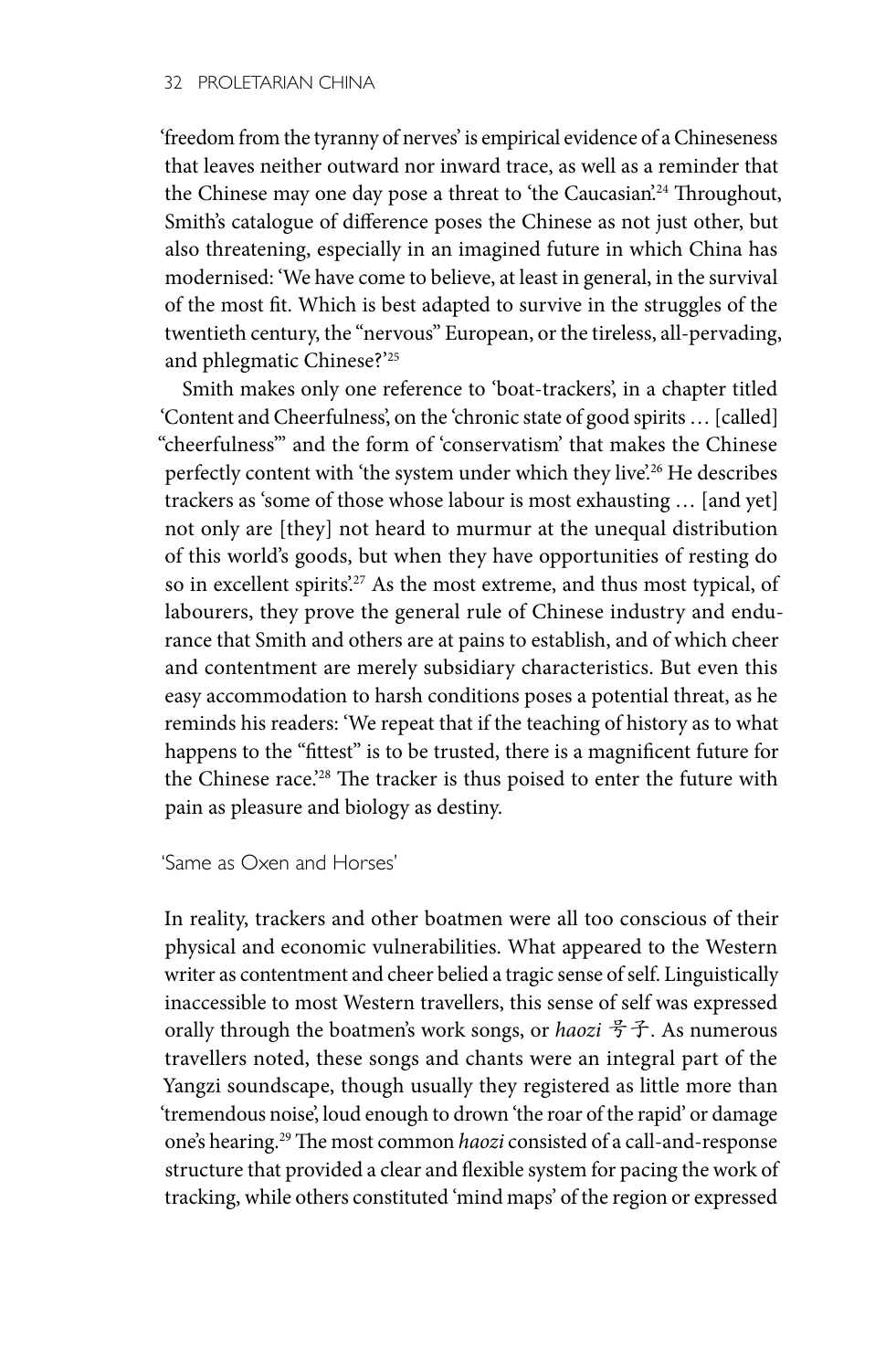romantic longing.30 Songs complaining about meagre pay, cruel bosses and middlemen and the dehumanising labour of tracking were also common. Not unlike the Westerners who were so shocked by their labour, boatmen frequently compared themselves to animals:

日子不如牛和马 Our lives cannot compare to those of oxen and horses

船工终年如马牛 The boatmen through the year are as horses and oxen

我们船工的生活真悲惨 The lives of us boatmen are tragic indeed

风里来雨里去牛马一般 In wind we come, in rain depart, same as oxen and horses<sup>31</sup>

Unlike Western writers, whose animal metaphors were grounded in racist conceptions of Chinese atavism, however, boatmen described themselves in this manner to draw attention not only to the harshness of tracking but also to how their poverty impinged on their ability to establish and maintain proper social ties, especially marriage.<sup>32</sup> As in the leftist literature that made rickshaw-pullers iconic urban workers, the *haozi* of Yangzi boatmen drew attention to the bestial nature of tracking to reassert the humanity of the tracker.<sup>33</sup>

A 'Decrescent Order'

The 'all-pervading … Chinese', of which the tracker was an extreme example, were both excluded from modernity and deemed to possess a super/subhuman capacity to weather the shocks of modernity because they offered a site for the schizoid marriage of the West's superiority complex and its anxiety over modernity's enervating effects. If the first law of thermodynamics makes possible a productivist ideology of labour power, the second law of thermodynamics, which holds that entropy in a closed system increases over time, forces a reckoning with the 'inevitability of decline, dissolution, and exhaustion<sup>'34</sup> According to Anson Rabinbach: